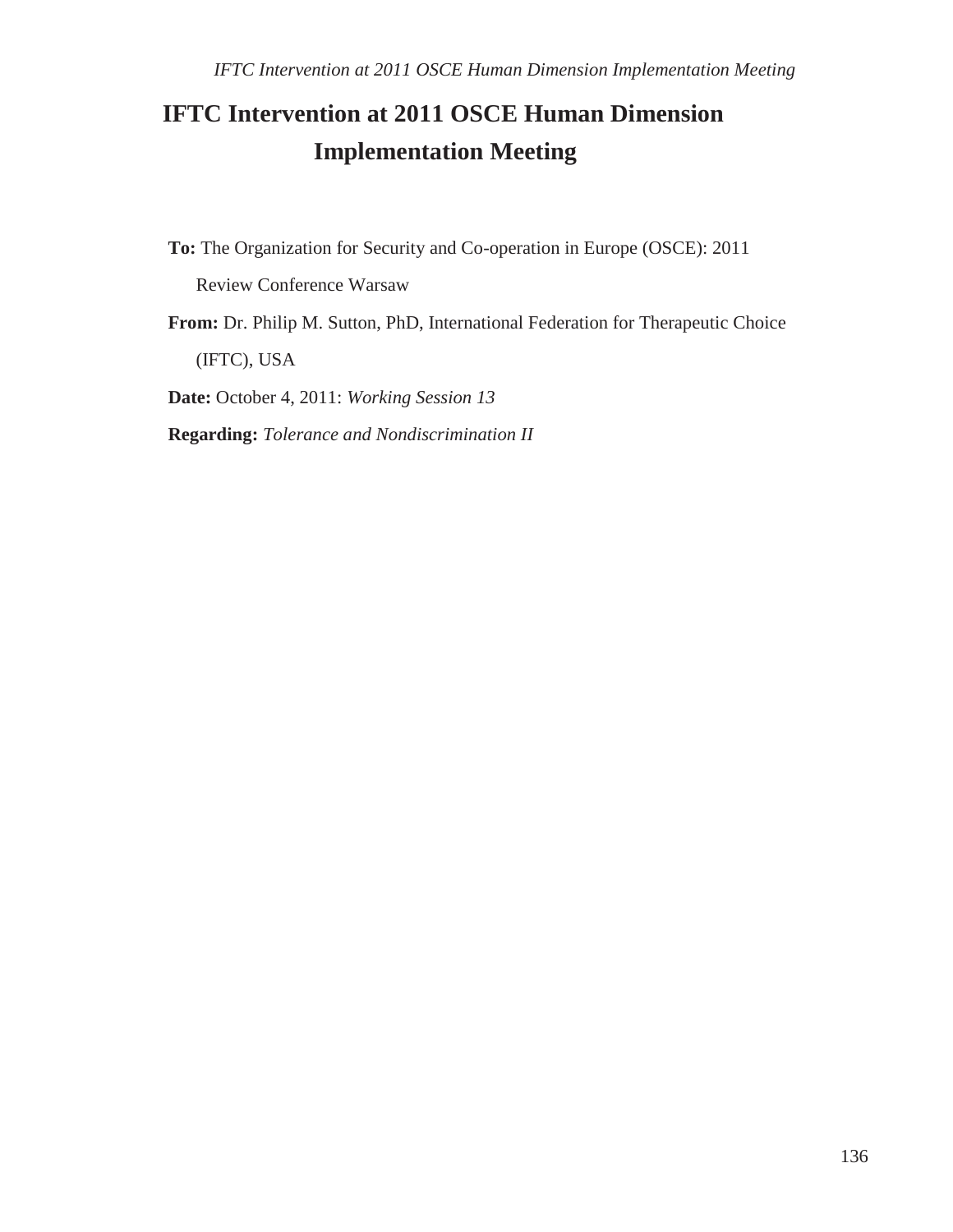## **Intolerance and Discrimination Against Medical and Mental Health**

## **Professionals, Researchers, and Educators Threaten the Freedoms of the Professionals and Those Whom They Serve**

This intervention is being given on behalf of the International Federation for Therapeutic Choice (IFTC). The IFTC supports the rights of sexual minorities who have unwanted attractions, orientation, behavioral tendencies, behaviors, and/or identity to receive competent professional guidance and therapeutic care. The IFTC also supports the rights of medical and mental health professionals to offer that care (www.therapeutic-choice.org).

## *Central Recommendation to* **Participating States of the OSCE:**

**To draft legislation to safeguard the freedom of medical and mental health practitioners, educators, and researchers:**

**1. To study, publish, and educate other professionals and the public about the possible causes, consequences, and amelioration of sexual minority attractions, behaviors, orientations, and identities; and**

**2. To offer professional guidance and therapeutic expertise to persons whose sexual minority behaviors, orientations, and/or identities are unwanted and who freely choose help in order to overcome or diminish their unwanted sexual attractions and behaviors.**

*Some* sexual minorities find their attractions, behavioral tendencies, behaviors, and/or identity *unwanted*. Some of these people *freely choose* or have *freely chosen* to seek professional guidance and therapeutic assistance to avoid basing their relational and sexual lives on their sexual minority attractions, behaviors, orientations, and/or identifications. More than one hundred years of clinical reports and other research literature document that *some* people have been successful in achieving this goal. I refer to the first volume of the *Journal of Human Sexuality*, which reviews the clinical and scientific literature on this issue [\(http://www.narth.com/docs/journalsummary.html\).](http://www.narth.com/docs/journalsummary.html))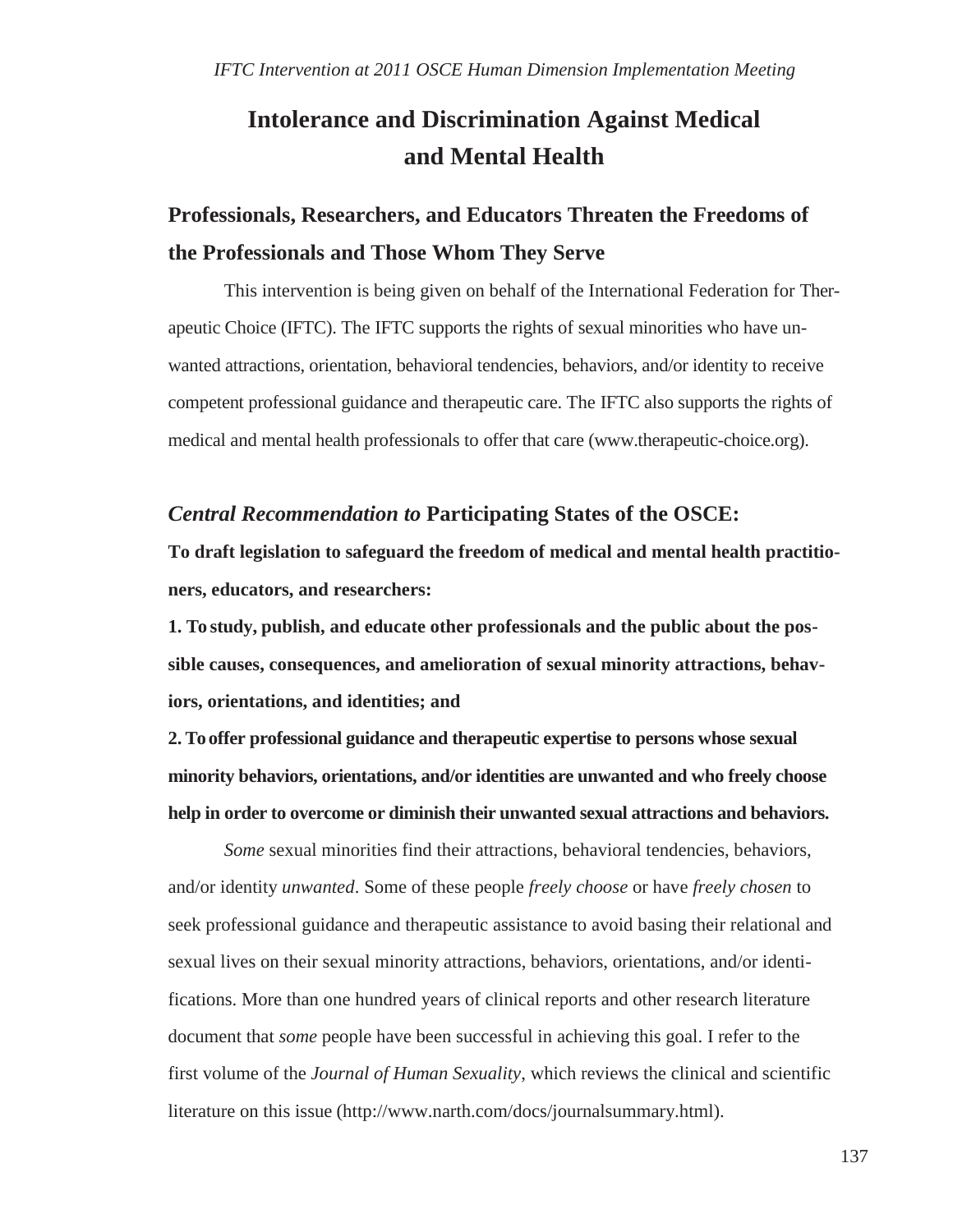Medical and mental health professionals who research, educate, and offer guidance and therapeutic services to people with unwanted sexual minority concerns are experiencing increasing intolerance and discrimination. When they attempt to train for and conduct their work, such professionals are commonly labeled as "homophobic" and are even accused of hate crimes. This intolerance and discrimination likewise hinders the freedom of people who want to receive the information and other services of theseprofessionals. I offer several examples:

- In 2010, United Kingdom psychiatrist Paul Miller was accused of unethical behavior for offering to help someone change same-sex feelings and behaviors. The person seeking help proved to be an undercover, self-identified gay journalist who lied about his true intentions.
- In 2011, this same UK journalist again posed as someone who wanted help to resolve unwanted same-sex attractions and behaviors, this time from Christian counselor Lesley Pilkington. As in the first case, after a couple ofsessions, the fraudulent client/undercover journalist accused Ms. Pilkington of unethical practice. This led to her being dismissed from the British Association for Counseling and Psychotherapy (BACP), although her case is under appeal. It is worth noting that during her hearing, a key witness in her support was threatened by homosexual activists, causing the hearing to be postponed.
- In 2011, activists in Poznan, Poland, interfered with and tried to prevent a conference that had been publicized as offering training to help professionals understand how to better serve people with unwanted same-sex attractions and behaviors. Public media reported absurd accusations by gay activists that led the Poznan Medical School to cancel the written contract for the use of the conference facilities. The presenter—Dr. Joseph Nicolosi, PhD—was falsely accused of many things, including teaching fake pseudoscience, forcing people to undergo therapy,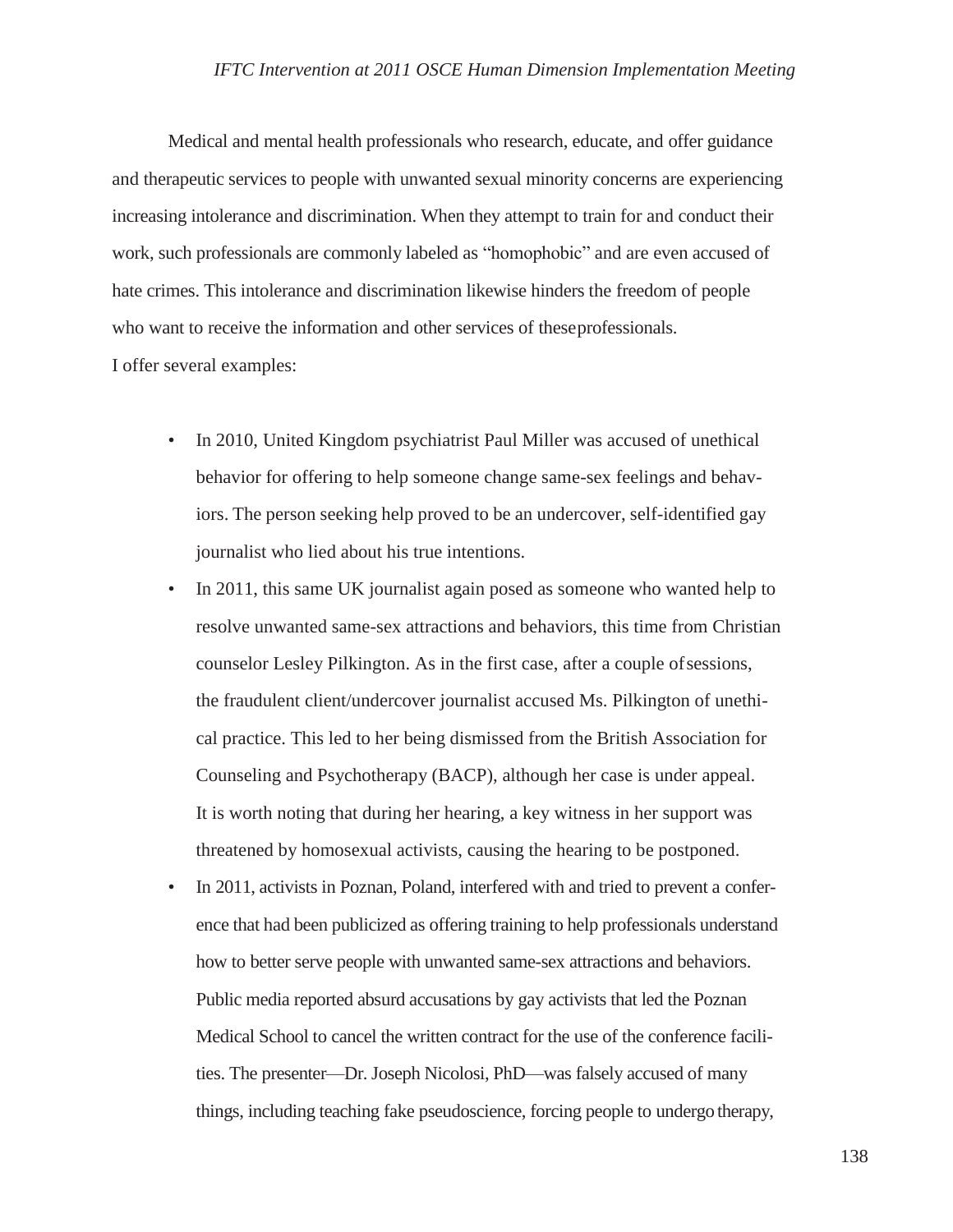using electric shock therapy, and forcing homosexuals to have sex with female prostitutes. Unfortunately, the negative publicity generated by these false accusations led a second conference facility to break its verbal agreement to allow the conference to be held at its site. The conference was finally held in a sports facility under tight security. The Internet provider of the organization conducting the conference received two letters demanding that the provider close down the organization's conference website due to "homophobic content." The Internet provider was subsequently hacked and the entire server crashed, impacting not just the conference organizer but all of the provider's clients.

These examples illustrate just a few of many recent instances of harassment, intolerance, and discrimination toward medical and mental health professionals, researchers, and educators who attempt to serve people with unwanted sexual minority attractions, behavioral tendencies, behaviors, and/or identities.

Such intolerant behavior by people who themselve*s* claim to be victims of intolerance violates a number of rights upheld by the Universal Declaration of Human Rights (UDHR, [http://www.un.org/en/documents/udhr/index.shtml#a11\),](http://www.un.org/en/documents/udhr/index.shtml#a11)) including the rights to:

- freedom for the full development of one's human personality (UDHR, Article 26)
- medical care and necessary social services (UDHR, Article 25)
- freedom of thought, conscience, and religion (UDHR, Article 18)
- freedom of opinion and expression, which includes the freedom to hold opinions without interference and to seek, receive, and impart information and ideas through any media (UDHR, Article 19)
- freedom of peaceful assembly and association (UDHR, Article 20)
- the protection of the law against arbitrary interference with one's privacy, family, or correspondence and attacks on one's honor and reputation (UDHR, Article 12)

139